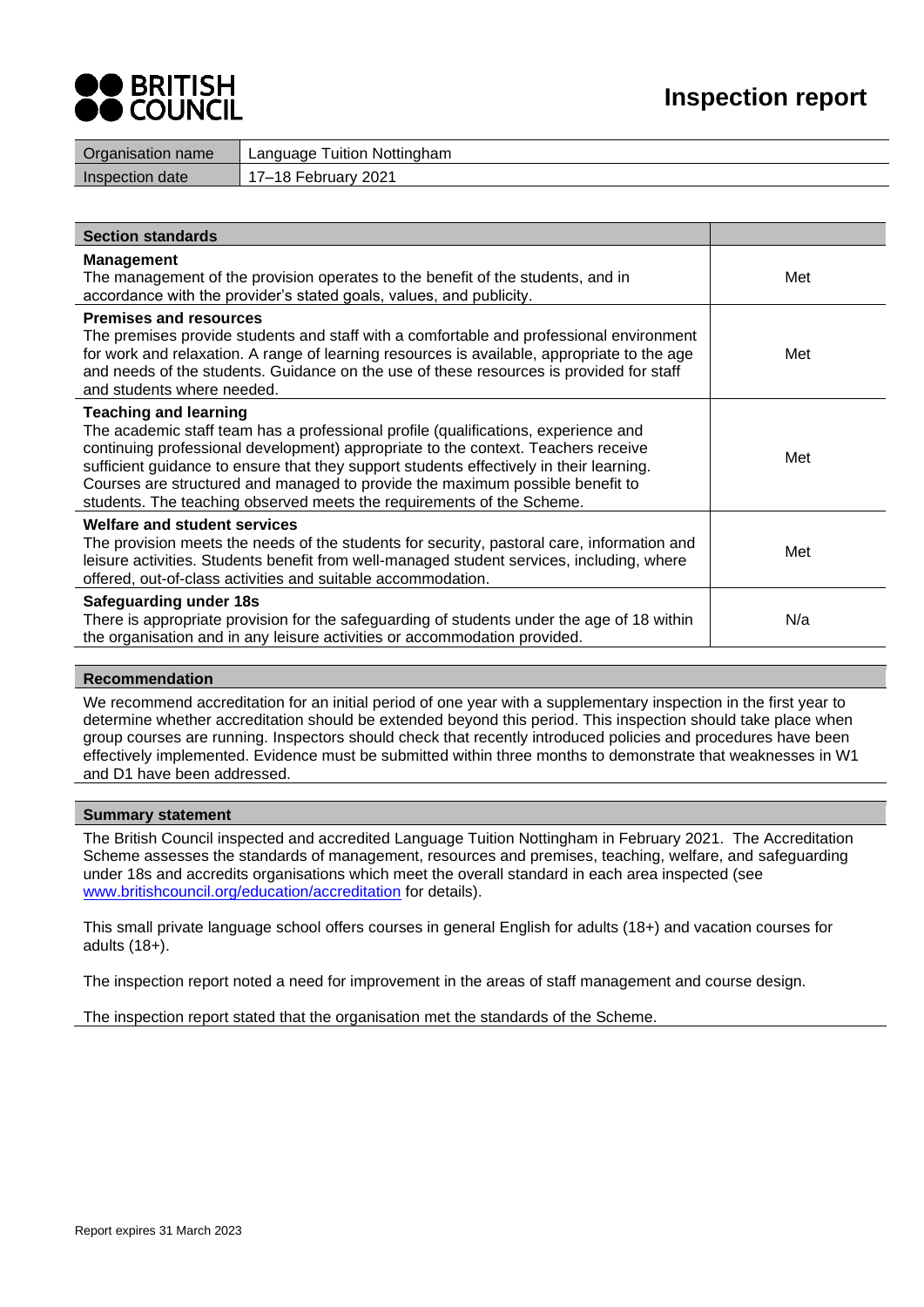# **Introduction**

Spanish Tuition Nottingham was originally founded in 2008 offering Spanish language classes to the local community. In 2015 the school was bought by the current owner who changed the name of the company to Language Tuition Nottingham (LTN) when she introduced English language teaching alongside Spanish courses. The school also offers ELT teacher training courses leading to certificate level qualifications. The school is located in rented premises in central Nottingham. Currently one-to-one or two-to-one English tuition is offered to the local community but the school plans to extend this to group courses for international students from September 2021.

Previously, LTN offered closed group classes to under 18s but is now focusing on programmes for adults (18+) only. Courses run year round, either in the school building when Covid-19 restrictions allow, or online. The part-time director of studies (DoS) retired from the school in the summer of 2020 and has been replaced by a consultant DoS who is working with the owner/manager on creating a syllabus and putting structures in place to be ready for the arrival of international students when the situation permits.

The inspection took the equivalent of one day and a half, over two days. Due to the global pandemic, the inspection was conducted remotely, and a follow up visit will be required as soon as it is possible to complete a site visit and evaluate a more representative range of activity. The two inspectors met with the owner/manager, the consultant DoS and the one teacher who was employed at the time of the inspection. Online lessons were observed by both inspectors and focus meetings were also held with three of the five students enrolled at the school that week. A virtual tour of the school premises was conducted; staff and students were asked to comment on the state of the premises and their experiences at the school when it was open for face-to-face teaching.

In each case where criteria or areas could not be fully evaluated due to current circumstances, they are marked 'Partially assessed'. All unassessed aspects of the operation will require further evaluation at the next inspection.

## **Address of main site/head office**

Language Tuition Nottingham, First Floor, Friary Chambers, 26–34 Friar Lane, Nottingham NG1 6DQ

## **Description of sites observed**

The school leases the first floor of this two-storey building, located in the city centre within easy reach of local shops and places to eat. Entrance to the building from Friary Lane is via a covered archway and the main door is protected by a buzzer system controlled by the school. A staircase leads to the first floor with three separate entrances to the school premises: reception; toilets and refreshment facilities; and classrooms and the teachers' room. The main door leads to the reception area which is flanked by a classroom on either side. Separate male and female toilets, which are maintained by the school, are for sole use of LTN staff and students. Access to the teaching rooms is controlled by a keypad combination lock and this area includes a teachers' room, a small area which accommodates the photocopier, and a further three classrooms, one of which leads to the emergency fire escape.

| <b>Course profile</b>                                           | Year round  |             | <b>Vacation only</b> |      |
|-----------------------------------------------------------------|-------------|-------------|----------------------|------|
|                                                                 | <b>Run</b>  | Seen        | <b>Run</b>           | Seen |
| General ELT for adults (18+)                                    | $\boxtimes$ | $\boxtimes$ |                      |      |
| General ELT for adults (18+) and young people (16+)             |             |             | L                    |      |
| General ELT for juniors (under 18)                              |             |             |                      |      |
| English for academic purposes (excludes IELTS preparation)      |             |             |                      |      |
| English for specific purposes (includes English for Executives) |             |             |                      |      |
| Teacher development (excludes award-bearing courses)            |             |             |                      |      |
| ESOL skills for life/for citizenship                            |             |             |                      |      |
| Other                                                           |             |             |                      |      |
| <b>Comments</b>                                                 |             |             |                      |      |

At the time of the inspection, the school was only running online one-to-one or two-to-one lessons.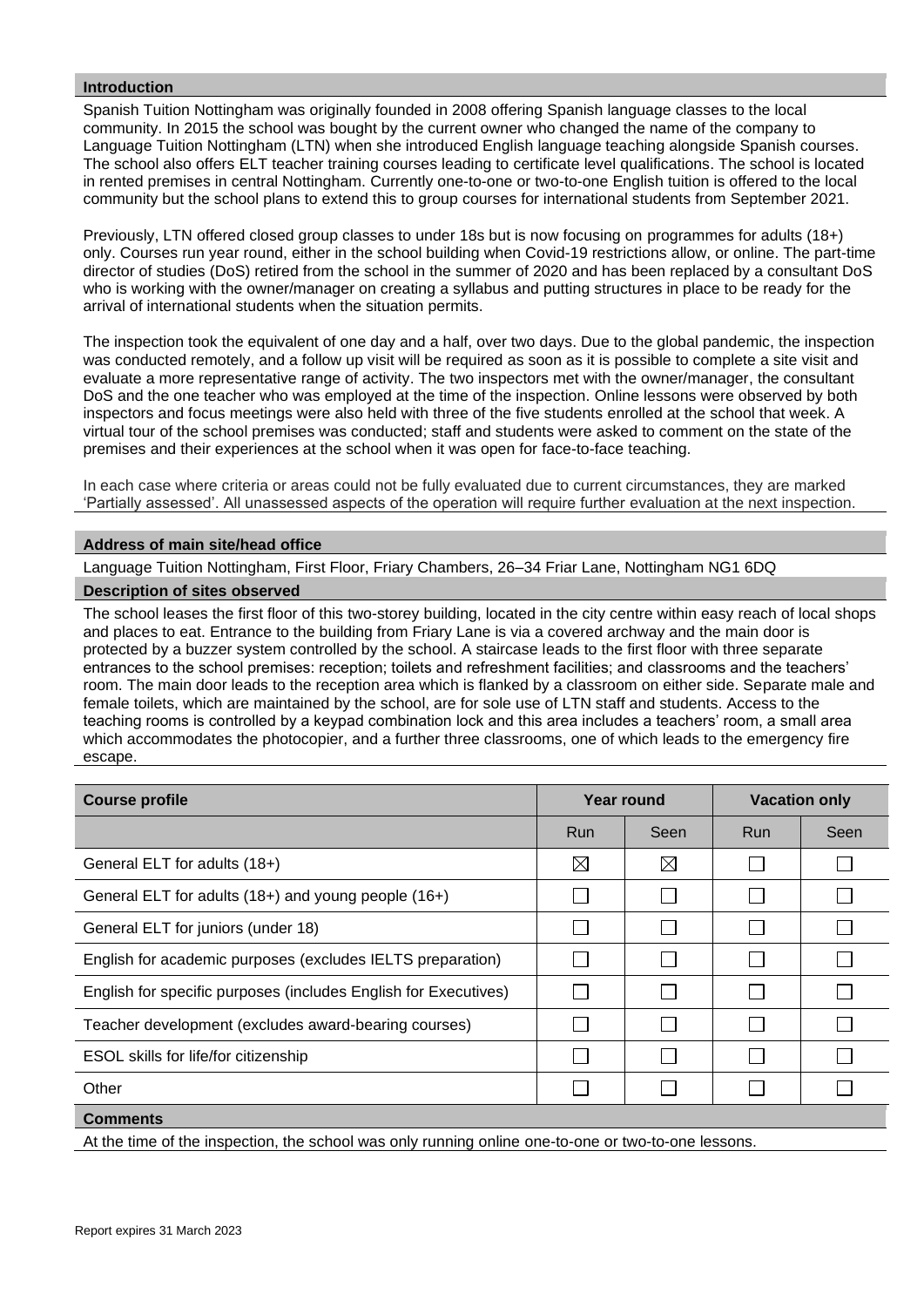## **Management profile**

The manager is responsible for the day-to-day running of the school. She currently combines the roles of general management with some aspects of academic management, as well as student welfare. She is assisted by the consultant DoS who works on a freelance, part-time basis. Both the manager and DoS work from the school premises as much as possible during the current situation.

## **Accommodation profile**

N/a. No accommodation is offered.

## **Summary of inspection findings**

### **Management**

Due to the pandemic it was not possible to see some aspects of Management. The provision inspected meets the section standard. The school operates to the benefit of the students, and in accordance with the school's stated goals and values. Some plans, policies and procedures have been developed but there are gaps in HR policies, and the implementation and documenting of recruitment procedures. Publicity is generally accurate. Recently revised policies and procedures will need to be checked at a future visit to ensure they have been fully implemented. There is a need for improvement in *Staff management*.

## **Premises and resources**

Due to the pandemic it was not possible to fully evaluate some aspects of Premises and resources. The provision inspected meets the section standard. A virtual tour demonstrated that the premises were in a good state of repair and offered a comfortable environment for students and staff for work and relaxation. The range of learning resources is appropriate to the age and needs of the students. Aspects of the provision which could only be partially assessed will be inspected at a future visit and the findings added to the report.

## **Teaching and learning**

Due to the current restrictions all teaching was online and it was only possible to see a limited range of the advertised provision. The provision inspected meets the section standard. The academic staff team have a professional profile appropriate to the context. The teaching observed meets the requirements of the Scheme but there is a need for improvement in *Course design*.

## **Welfare and student services**

Due to the current restrictions it was only possible to partially assess some aspects of Care of students*.* The provision inspected meets the section standard. The needs of the students for pastoral care are met. Additional procedures are needed regarding the safety and security of students on the premises. Some policies and procedures have not yet been fully developed and are not clearly presented to staff or students. These will need to be checked at a future visit to ensure they have been fully implemented.

### **Safeguarding under 18s**

No students under the age of 18 are accepted.

### **Declaration of legal and regulatory compliance**

Sampling of documentation revealed issues in relation to *Declaration of legal and regulatory compliance* which the provider has been asked to follow up.

## **Evidence**

# **Management**

| <b>Strategic and quality management</b>                                                                                                                                                       | Met |
|-----------------------------------------------------------------------------------------------------------------------------------------------------------------------------------------------|-----|
| M1 There is a clear statement describing the goals and values of the organisation, which<br>is made known to all staff.                                                                       | Met |
| M2 The management has clear objectives for the future of the organisation and has<br>realistic plans to achieve them.                                                                         | Met |
| M3 There is a documented and clearly understood structure for the ELT operation. There<br>are sufficient staff to manage and deliver the provision, and to ensure continuity at all<br>times. | Met |
| M4 There are effective channels of communication between all involved in the ELT<br>operation, and between the ELT operation and any wider organisation of which it is a part.                | Met |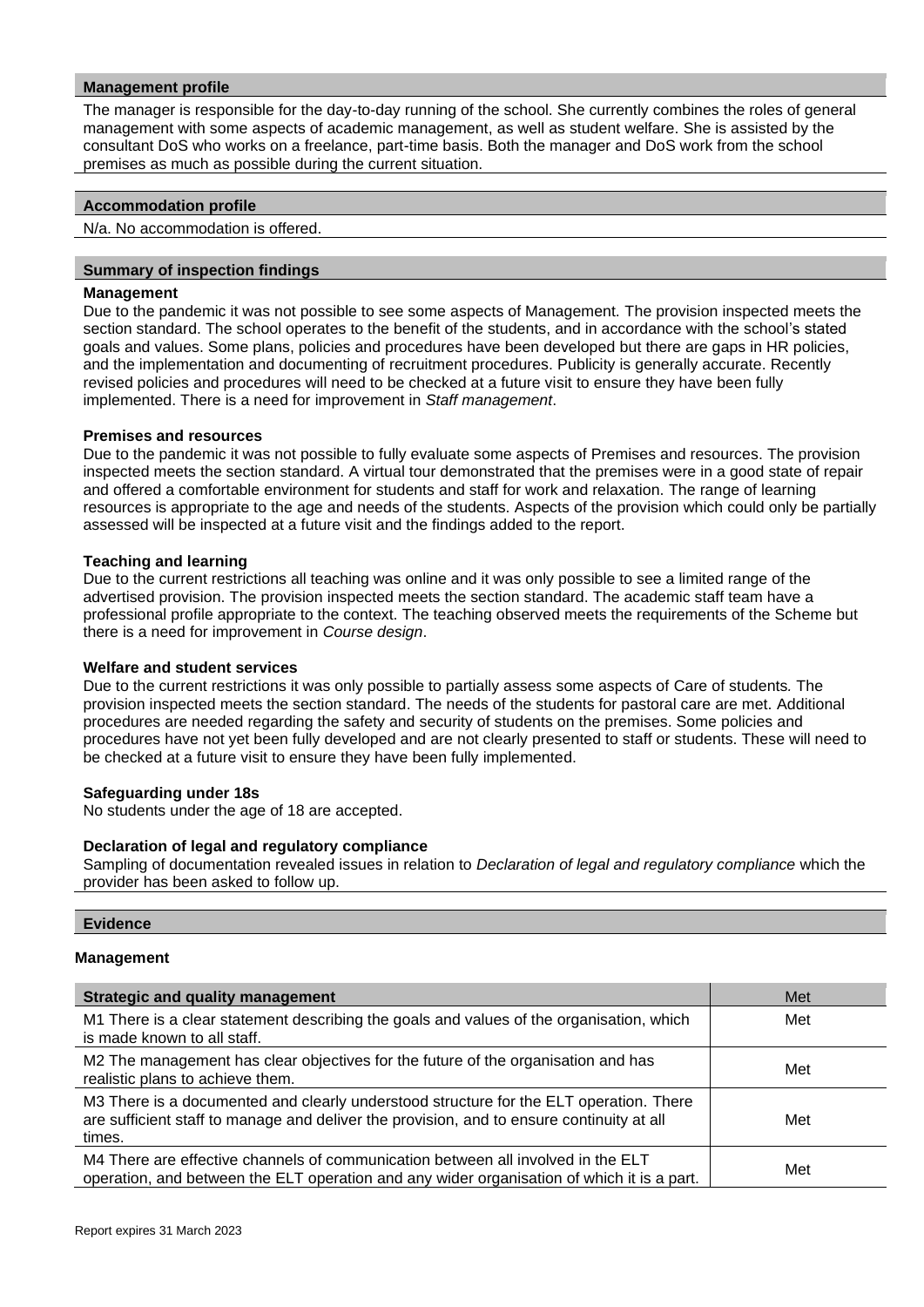| M5 The provider regularly obtains and records feedback from students on all the services<br>offered. Feedback is circulated to relevant staff and appropriate action is taken and<br>recorded. | Partially assessed |
|------------------------------------------------------------------------------------------------------------------------------------------------------------------------------------------------|--------------------|
| M6 The provider regularly seeks and records feedback from all staff on the services<br>offered. Appropriate action is taken and recorded.                                                      | Met                |
| M7 The provider reviews systems, processes and practices with a view to continuing<br>improvement. Appropriate action is taken and recorded in an annual self-evaluation.                      | Met                |

M2 Objectives for the short and medium term are identified and work has been carried out to achieve them. However, long term goals and plans for the immediate return to business need to be more fully developed. M3 The owner/manager is assisted by staff on a part-time basis which is effective during the current situation. However, there are no clear deputising plans in place as yet.

M5 There is little evidence of written feedback from past students. New feedback forms have been developed but have yet to be fully tested.

| <b>Staff management and development</b>                                                                                                                                                 | Need for improvement |
|-----------------------------------------------------------------------------------------------------------------------------------------------------------------------------------------|----------------------|
| M8 The provider implements appropriate human resources policies, which are made<br>known to staff.                                                                                      | Not met              |
| M9 The provider specifies the duties of all staff working with ELT students, and regularly<br>reviews these.                                                                            | Not met              |
| M10 There are effective procedures for the recruitment and selection of all staff.                                                                                                      | Not met              |
| M11 There are effective induction procedures for all staff.                                                                                                                             | Met                  |
| M12 There are effective procedures for monitoring and appraising all staff, and for<br>handling unsatisfactory performance or conduct. These procedures are made known to all<br>staff. | Met                  |
| M13 There are effective procedures to ensure the continuing professional development of<br>all staff to meet the needs of the individual, the students and the organisation.            | Strength             |

## **Comments**

M8 Existing HR policies do not cover important aspects of the terms and conditions of employment. Contracts are not in place for all members of staff.

M9 Main duties are stated in job descriptions and reviewed annually. However, some tasks, including deputising and emergency roles have not yet been specified.

M10 The school recruitment policy is limited and several procedures are not fully implemented. References and ID checks have not been followed up.

M13 There is an extensive CPD programme for all staff which includes both in-house and external events. The school is currently part-funding a teacher towards a diploma level qualification.

| <b>Student administration</b>                                                                                                                                                                               | Met     |
|-------------------------------------------------------------------------------------------------------------------------------------------------------------------------------------------------------------|---------|
| M14 Staff are helpful and courteous to students and their representatives, and provide<br>satisfactory levels of customer service.                                                                          | Met     |
| M15 Students or their representatives receive sufficient information and advice on their<br>course choices before arrival and during their stay.                                                            | Met     |
| M16 Staff carry out enrolment, cancellation and refund procedures efficiently, fairly, and<br>with appropriate sensitivity.                                                                                 | Met     |
| M17 There are effective systems in place to maintain accurate and up-to-date records of<br>student enrolment, payment and course details. These records are accessible at all times<br>to authorised staff. | Met     |
| M18 There are effective systems to maintain up-to-date and accessible records of local<br>contact details for students, and their designated emergency contacts.                                            | Not met |
| M19 There is a clear and effective policy on student attendance and punctuality that is<br>known to all staff and students and is applied consistently.                                                     | Met     |
| M20 All staff and students are made aware of conditions and procedures under which a<br>student may be asked to leave the course.                                                                           | Met     |
| M21 All students and, where appropriate, group leaders and parents/legal guardians,<br>receive information in writing about how to make a complaint.                                                        | Met     |
| <b>Comments</b>                                                                                                                                                                                             |         |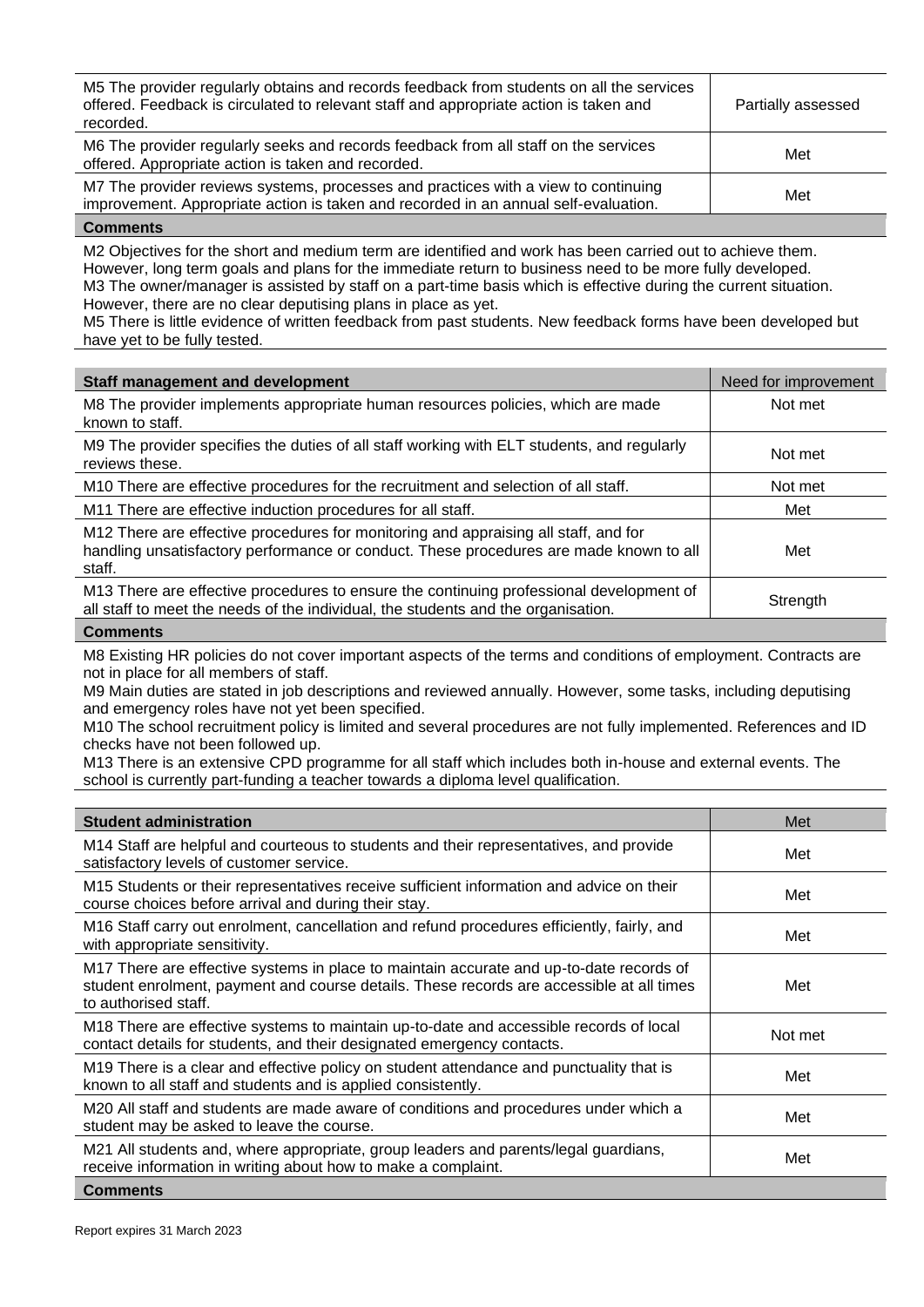M16 Cancellation and refund procedures are dealt with efficiently; however, students are not required to accept terms and conditions when enrolling on a course.

M18 Information on the emergency contact's ability to speak English is not requested.

| <b>Publicity</b>                                                                                                                                                                        | Met     |
|-----------------------------------------------------------------------------------------------------------------------------------------------------------------------------------------|---------|
| M22 All publicity and information is accurate, and gives rise to realistic expectations about<br>the premises, location, and the extent and availability of the services and resources. | Met     |
| M23 All publicity and information about the provider and the services it offers is in clear,<br>accurate and accessible English.                                                        | Met     |
| M24 Publicity gives clear, accurate and easy-to-find information on the courses.                                                                                                        | Met     |
| M25 Publicity includes clear, accurate and easy-to-find information on costs.                                                                                                           | Not met |
| M26 Publicity or other information made available before enrolment gives an accurate<br>description of the level of care and support given to any students under 18.                    | N/a     |
| M27 Publicity gives an accurate description of any accommodation offered.                                                                                                               | N/a     |
| M28 Descriptions of staff qualifications are accurate.                                                                                                                                  | Met     |
| M29 Claims to accreditation are in line with Scheme requirements.                                                                                                                       | N/a     |
|                                                                                                                                                                                         |         |

## **Comments**

The main source of publicity is the school website. The school also has an active social media presence and brochures are available on request.

M22 Publicity is generally accurate and provides a realistic impression of the school and services provided. However, captions are missing from photographs on the website.

M24 Information on courses is clear across all forms of publicity; however descriptions of courses including objectives and levels is minimal.

M25 Costs for course books, administration fees for refunds and exam fees are not made clear on the website.

# **Premises and resources**

| <b>Premises and facilities</b>                                                                                                                                                | Met                |
|-------------------------------------------------------------------------------------------------------------------------------------------------------------------------------|--------------------|
| P1 Premises, including any external areas, are in a good state of repair, cleanliness and<br>decoration, and provide a comfortable environment for students and staff.        | Met                |
| P2 Classrooms and other learning areas provide a suitable study environment.                                                                                                  | Partially assessed |
| P3 Students have adequate room and suitable facilities for relaxation and the<br>consumption of food.                                                                         | Partially assessed |
| P4 Free drinking water is available. A choice of appropriate food at affordable prices is<br>available to students on site, if not available locally.                         | Met                |
| P5 There is adequate signage to buildings, routes, rooms and exits, and there are<br>facilities for the display of general information.                                       | Met                |
| P6 There is sufficient space for all staff, for meetings, relaxation and the storage of<br>personal possessions, and for teachers to carry out their preparation and marking. | Met                |

**Comments**

The inspection included a virtual tour of the premises and could therefore only be partially assessed.

P1 Premises appeared to be in a good state of repair and cleanliness. Rooms are well decorated and provide a comfortable environment for staff and students.

P2 Classrooms have movable study furniture and appear bright and well lit. It was not possible to assess heating, ventilation and extraneous noise.

P3 Space can be made available for students to relax in the reception area or overspill classrooms.

P5 There are facilities for display of general information but signage is limited throughout the building.

| <b>Learning resources</b>                                                                                                                                                                                            | Met |
|----------------------------------------------------------------------------------------------------------------------------------------------------------------------------------------------------------------------|-----|
| P7 There are sufficient learning resources for the number of students enrolled,<br>appropriate to their age and the level, length and type of courses offered.                                                       | Met |
| P8 There are appropriate resources for teachers, which are adequate in number,<br>accessible, and well maintained and organised.                                                                                     | Met |
| P9 Any educational technology inside the classroom and elsewhere is well maintained<br>with adequate technical support. Staff receive appropriate training in using the available<br>technology to support learning. | Met |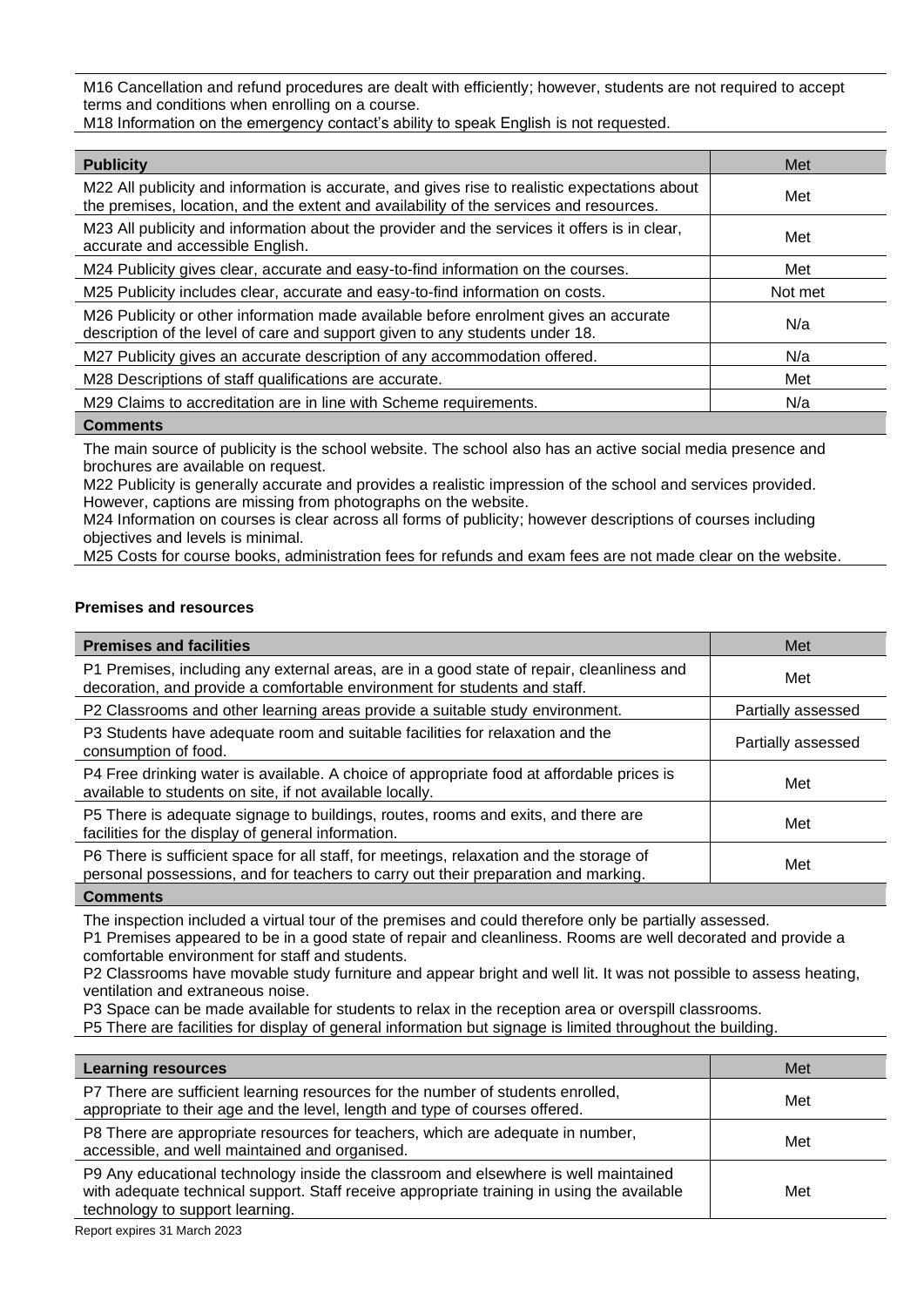| P10 Any facilities provided for additional or independent learning are appropriately<br>equipped and organised.                            | Met |
|--------------------------------------------------------------------------------------------------------------------------------------------|-----|
| P11 Students receive guidance on the use of any resources provided for independent<br>learning.                                            | Met |
| P12 There is a policy for the continuing review and development of teaching and learning<br>resources, and evidence of its implementation. | Met |
| <b>Comments</b>                                                                                                                            |     |

All criteria in this area are fully met.

# **Teaching and learning**

| <b>Academic staff profile</b>                                                                                                                          | Met |
|--------------------------------------------------------------------------------------------------------------------------------------------------------|-----|
| T1 All academic staff have a level of education normally represented by a Level 6<br>qualification on the Ofqual register of regulated qualifications. | Met |
| T2 The teaching team has ELT/TESOL qualifications relevant to the courses they are<br>teaching.                                                        | Met |
| T3 The teaching team has a range of experience, knowledge and skills appropriate to the<br>courses offered and the needs of the learners.              | Met |
| T4 The academic manager/academic management team has an appropriate professional<br>profile to provide academic leadership.                            | Met |
| <b>Comments</b>                                                                                                                                        |     |

All criteria in this area are fully met.

| <b>Academic management</b>                                                                                                                  | Met     |
|---------------------------------------------------------------------------------------------------------------------------------------------|---------|
| T5 Teachers are matched appropriately to courses.                                                                                           | Met     |
| T6 There are effective procedures for the appropriate timetabling of students, teachers,<br>courses and classrooms.                         | Met     |
| T7 There are formalised arrangements, satisfactory to students and staff, for covering for<br>absent teachers.                              | Met     |
| T8 Where enrolment is continuous, explicit attention is paid to all aspects of academic<br>management affected.                             | N/a     |
| T9 There are effective arrangements, led by an academic manager, to ensure appropriate<br>day-to-day guidance and support for all teachers. | Met     |
| T10 There are effective arrangements for the observation and monitoring of teachers'<br>performance by a TEFLQ academic manager.            | Not met |
|                                                                                                                                             |         |

## **Comments**

T5 The teacher working at the time of the inspection had been effectively matched to the learning needs of students.

T8 To date, the school has only offered one-to-one or two-to-one courses where continuous enrolment has not been a consideration. However, it is not clear how continuous enrolment will be managed on future group GE courses.

T9 At the time of the inspection the only teacher was working remotely, teaching online classes. She had received training and guidance relevant to the current situation.

T10 The only teacher working at the time of the inspection had not been observed teaching online lessons and there is little evidence of observations from previous courses held at the school.

| <b>Course design and implementation</b>                                                                                                               | Need for improvement |
|-------------------------------------------------------------------------------------------------------------------------------------------------------|----------------------|
| T11 Course design is based on stated principles. There is a coherent and appropriate<br>course structure described in writing for teachers' guidance. | Not met              |
| T12 Course design is regularly reviewed in light of the different and changing needs of<br>students and feedback from teachers and students.          | Not met              |
| T13 Written course outlines and intended learning outcomes, appropriate to the course<br>length and type, are available to students.                  | Not met              |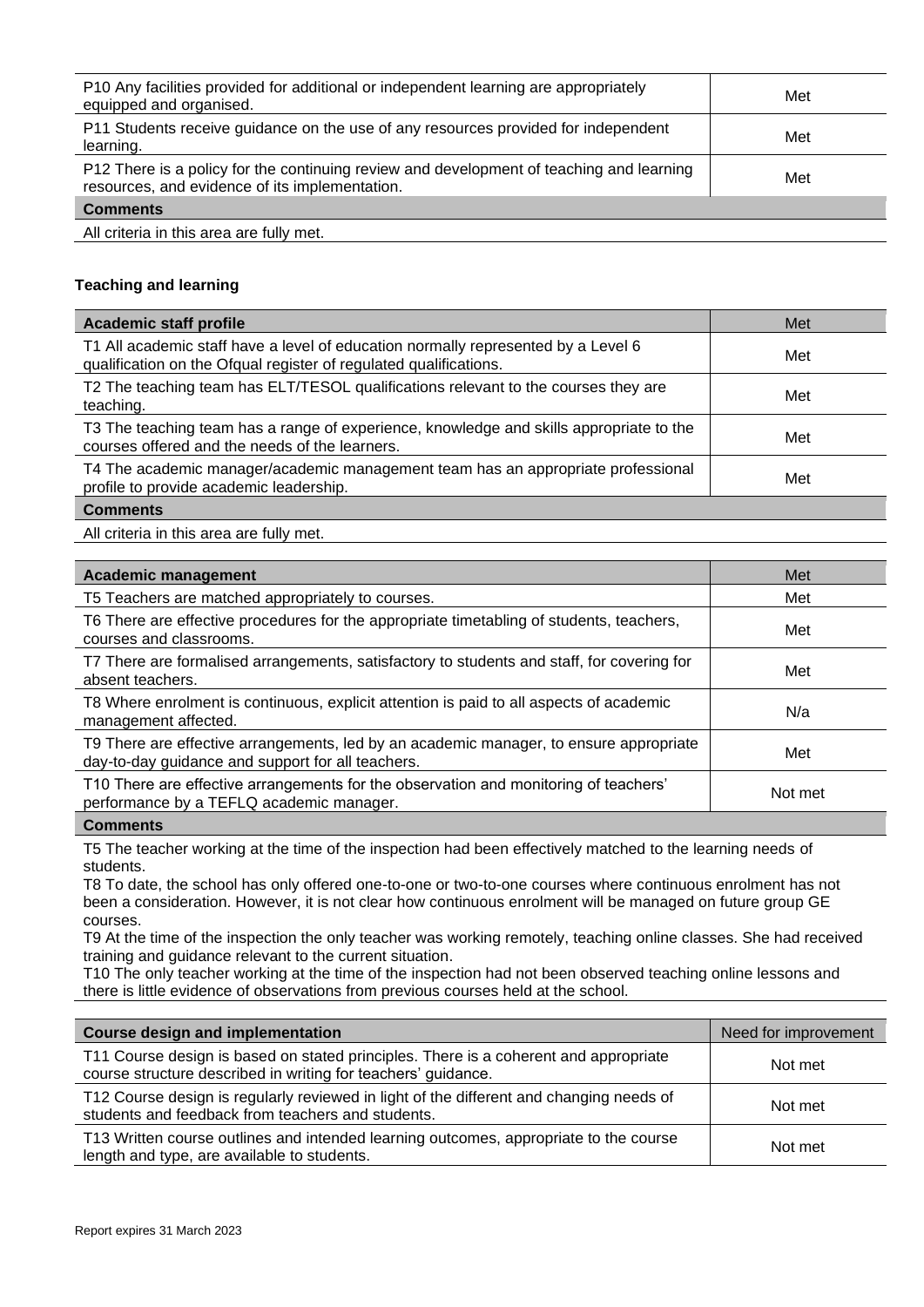| T14 Any activities additional to English classes, and which form part of the language<br>curriculum, encourage the acquisition of language and the development of relevant<br>language skills. | N/a     |
|------------------------------------------------------------------------------------------------------------------------------------------------------------------------------------------------|---------|
| T15 Courses include study and learning strategies that support independent learning and<br>enable students to benefit from their programmes and continue their learning after the<br>course.   | Not met |
| T16 Courses include strategies which help students to develop their language skills<br>outside the classroom and benefit linguistically from their stay in the UK.                             | Not met |

T11 There is little evidence of a course structure for the current range of courses offered by the school. The DoS is currently designing a syllabus for group courses to be held from September 2021, but insufficient work has been done in order to assess this against T11–T16.

T12 There is a lack of evidence to show review of the course design on the current range of courses offered by the school.

T13 Other than their initial needs analysis, students are provided with very limited information on intended learning outcomes.

T15 There is little evidence of learning strategies forming part of the syllabus for current or future courses.

T16 There is little evidence that the local environment is used as an opportunity to develop students' skills outside the classroom on existing or future courses.

| Learner management                                                                                                                       | Met     |
|------------------------------------------------------------------------------------------------------------------------------------------|---------|
| T17 There are effective procedures for the correct placement of students, appropriate to<br>their level and age.                         | Met     |
| T18 There are effective procedures for evaluating, monitoring and recording students'<br>progress.                                       | Not met |
| T19 Students are provided with learning support and enabled to change courses or<br>classes where necessary.                             | Met     |
| T20 Where relevant, students are guided to select the examinations and examination<br>training best suited to their needs and interests. | Met     |
| T21 Academic reports are made available to students on request and, in the case of<br>under 18s, to their parents/guardians.             | Met     |
| T22 Students wishing to progress to mainstream UK education have access to relevant<br>information and advice.                           | N/a     |
|                                                                                                                                          |         |

## **Comments**

T18 Although teachers are required to keep notes on students, there is no evidence that regular assessment of progress takes place.

### **Classroom observation record**

| Number of teachers seen        |                |
|--------------------------------|----------------|
| Number of observations         |                |
| Parts of programme(s) observed | Online lessons |
| <b>Comments</b>                |                |

Due to current restrictions, only online lessons were taking place at the time of the inspection. One teacher was teaching all of the students enrolled at the school for that week. Inspectors observed a one-to-one and a two-to-one lesson.

| <b>Teaching: classroom observation</b>                                                                                                                                                          | Met     |
|-------------------------------------------------------------------------------------------------------------------------------------------------------------------------------------------------|---------|
| T23 Teachers demonstrate sound knowledge and awareness of the use of English and<br>the linguistic systems underlying it, and provide appropriate models of both spoken and<br>written English. | Met     |
| T24 The content of the lessons shows that the course objectives, the learning needs and<br>cultural backgrounds of the students have been taken into account.                                   | Met     |
| T25 Lessons lead to relevant learning outcomes, made known to students and achieved<br>through a coherent sequence of activities.                                                               | Not met |
| T26 Teaching techniques are appropriate to the focus of the lesson and to the needs of<br>the group and individual learners.                                                                    | Met     |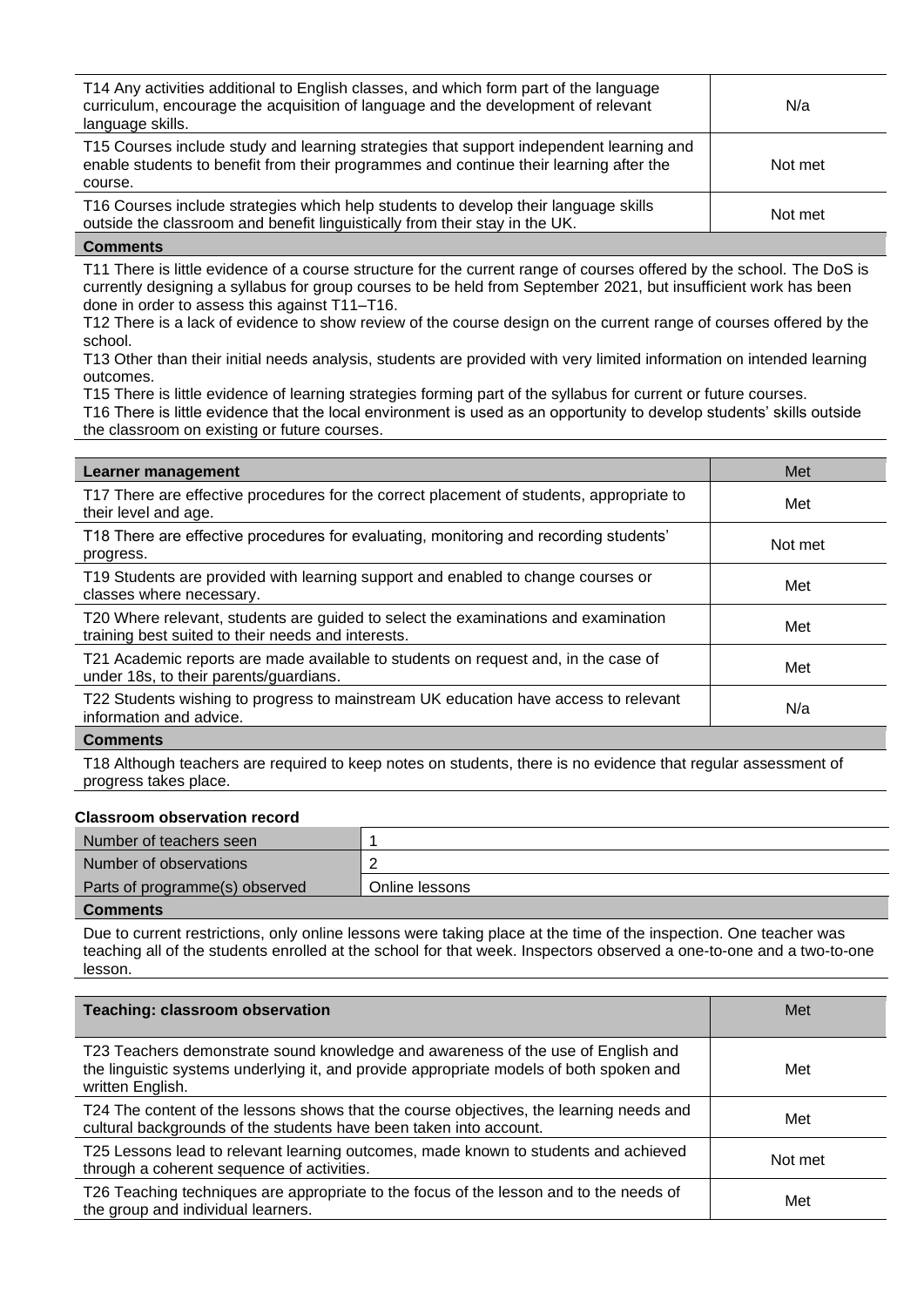| T27 Teachers promote learning by the effective management of the classroom<br>environment and resources. | Met |
|----------------------------------------------------------------------------------------------------------|-----|
| T28 Students receive appropriate and timely feedback on their performance during the<br>lesson.          | Met |
| T29 Lessons include activities to evaluate whether learning is taking place.                             | Met |
| T30 Teachers demonstrate the ability to engage students and create a positive learning<br>atmosphere.    | Met |

T23 The teacher demonstrated a sound knowledge and awareness of the use of English and the underlying linguistic systems. Appropriate models of spoken and written English were provided.

T24 Course objectives were determined by a needs analysis at the start of the course. The learning needs and cultural backgrounds of the students were carefully considered in class profiles and had clearly determined the content of the lessons.

T25 Lessons followed a very clear and coherent sequence of activities but learning outcomes were not made known to students.

T26 A wide range of teaching techniques was observed including nomination, prompting, eliciting, and concept checking.

T27 The teacher managed the virtual classroom environment confidently and effectively.

T28 Students received immediate feedback on their performance throughout the lesson but opportunities for spoken correction were sometimes missed.

T29 The choice and sequence of activity allowed for opportunities to check whether learning was taking place. T30 In both lessons, there was a very positive learning atmosphere and students were fully engaged in tasks.

## **Classroom observation summary**

The teaching observed met the requirements of the Scheme and ranged from good to very good against the criteria, with the majority being good. The teacher demonstrated a sound knowledge of the use of English and lessons were well planned and executed. A good range of teaching techniques was employed and technology and resources were used effectively and confidently. Although some opportunities for providing student feedback were missed, students were fully engaged and purposeful learning was observed.

## **Welfare and student services**

| <b>Care of students</b>                                                                                                                                                                                    | Met                |
|------------------------------------------------------------------------------------------------------------------------------------------------------------------------------------------------------------|--------------------|
| W1 Providers ensure the safety and security of students on their premises by measures<br>appropriate to their age and background, and the location.                                                        | Not met            |
| W2 There is a comprehensive plan to respond to any emergency. This plan is known to<br>all staff, and relevant elements are known to students.                                                             | Met                |
| W3 Students receive pastoral care appropriate to their age, background and<br>circumstances. All staff and students know the name(s) of the person or people who deal<br>with students' personal problems. | Met                |
| W4 There are policies to promote tolerance and respect, and procedures for dealing with<br>any abusive behaviour. All staff and students are aware of these.                                               | Not met            |
| W5 Where relevant, students receive a 24-hour emergency contact number for the<br>provider, in writing.                                                                                                    | Met                |
| W6 Students receive in advance information on the most appropriate forms of transport<br>between the point of entry to the UK and the provider or accommodation, including<br>approximate costs.           | Partially assessed |
| W7 Students receive advice on relevant aspects of life in the UK.                                                                                                                                          | Met                |
| W8 Students have access to adequate health care provision.                                                                                                                                                 | N/a                |
| $P = 1$                                                                                                                                                                                                    |                    |

**Comments**

W1 The risks associated with the separate entrances to the reception area, classrooms and toilets have not been thoroughly assessed and further measures are needed to minimise these. The school does not keep its own records regarding fire risks and procedures.

W2 Effective procedures were carried out in response to recent emergencies when the school was open. However, these procedures have not yet been fully developed.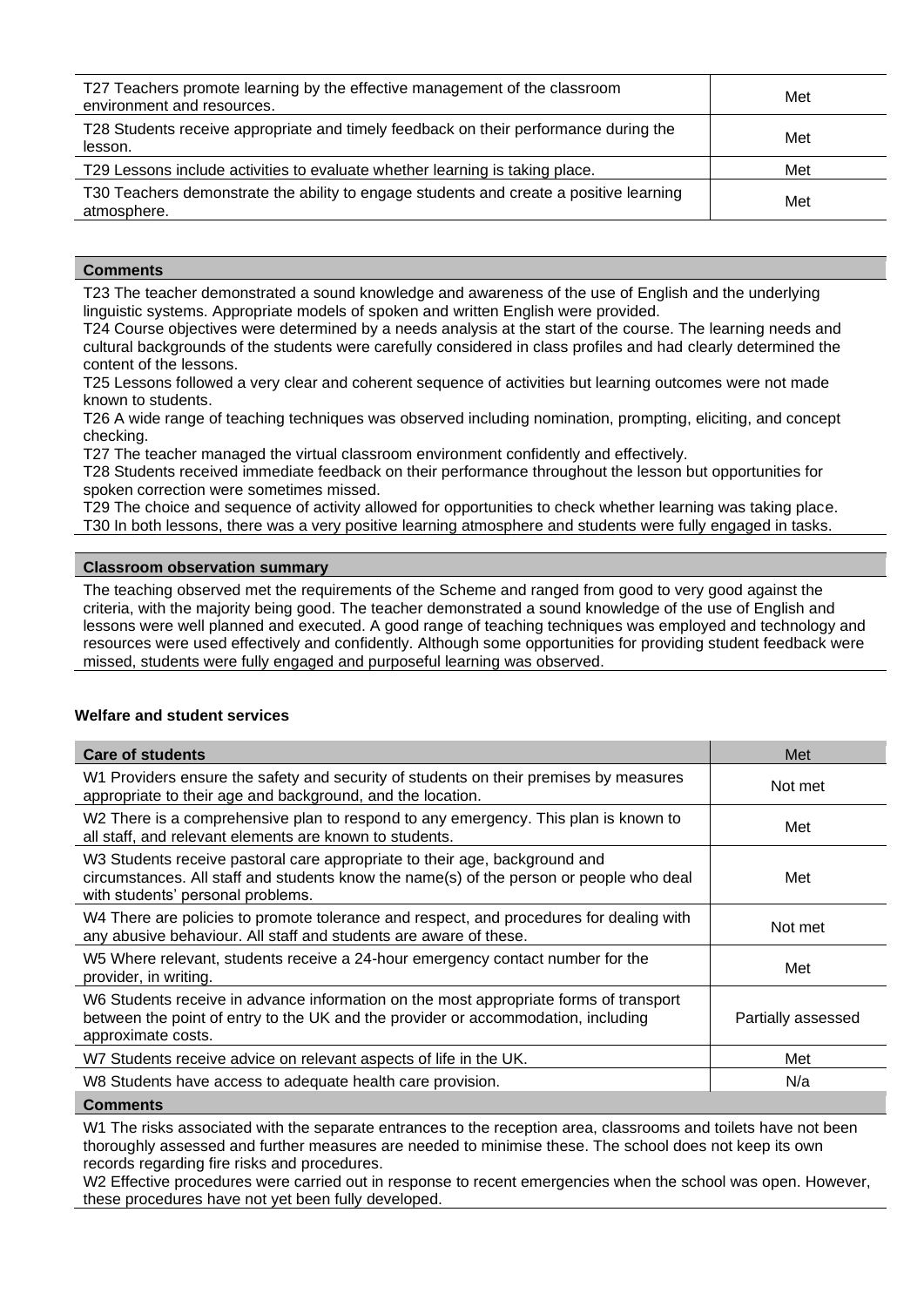W4 There is an abusive behaviour policy, and staff are required to undertake Prevent training. However, the procedures for dealing with abusive behaviour are not made clear to staff or students.

W6 Previous and current enrolments have come from students already living in Nottingham.

W7 Students are currently given information on request. However, this information is not systematically presented to students and does not appear in the student handbook.

W8 At the time of the inspection all lessons were conducted online, and the students were already living in the area.

| <b>Accommodation</b> (W9–W22 as applicable)                                                                                                                                        | N/a |
|------------------------------------------------------------------------------------------------------------------------------------------------------------------------------------|-----|
| All accommodation                                                                                                                                                                  |     |
| W9 Students have a comfortable living environment throughout their stay.                                                                                                           | N/a |
| W10 Arrangements for cleaning and laundry are satisfactory.                                                                                                                        | N/a |
| W11 A responsible representative inspects all accommodation (for safety and suitability)<br>before students are placed, and at least every two years after that.                   | N/a |
| W12 Students receive written confirmation of accommodation booked, giving clear and<br>accurate information.                                                                       | N/a |
| W13 There are effective procedures for identifying and resolving any problems students<br>have with their accommodation.                                                           | N/a |
| W14 Accommodation providers receive written confirmation of the rules, terms and<br>conditions applied by the provider with respect to the provision of accommodation<br>services. | N/a |
| W15 Students receive meals as agreed; these offer a well-balanced diet, taking into<br>account any reasonable dietary requirements students may have.                              | N/a |
| <b>Comments</b>                                                                                                                                                                    |     |

None.

| Accommodation: homestay only                                                                                                                                                                  |     |
|-----------------------------------------------------------------------------------------------------------------------------------------------------------------------------------------------|-----|
| W16 Homestay hosts accommodate no more than four students at one time.                                                                                                                        | N/a |
| W17 Homestay hosts do not accommodate more than one student with the same<br>language, unless the students, their agents, parents or legal guardians specifically<br>request this in writing. | N/a |
| W18 No more than two students share the same bedroom, unless the students, their<br>agents, parents or legal guardians specifically request this in writing.                                  | N/a |
| W19 English is the language of communication within the homestay home.                                                                                                                        | N/a |
| W <sub>20</sub> Hosts ensure that there is an adult available to receive students on first arrival.                                                                                           | N/a |
| <b>Comments</b>                                                                                                                                                                               |     |

None.

| Accommodation: other                                                                                                                           |     |
|------------------------------------------------------------------------------------------------------------------------------------------------|-----|
| W21 Students receive information about the implications of their living in private rented<br>accommodation and advice in case of difficulties. | N/a |
| W22 The provider monitors any other accommodation recommended, and booking and<br>payment arrangements are clear.                              | N/a |
| <b>Comments</b>                                                                                                                                |     |

None.

| Leisure opportunities                                                                                                                                                      | Met |
|----------------------------------------------------------------------------------------------------------------------------------------------------------------------------|-----|
| W23 Students have appropriate information about and access to social, cultural and<br>sporting events and activities which enhance their experience of studying in the UK. | Met |
| W24 The content of any leisure programme is appropriate to the age and interests of the<br>students.                                                                       | N/a |
| W25 Any leisure programmes are well organised and sufficiently resourced.                                                                                                  | N/a |
| W26 There are effective systems to ensure the health and safety of students on all on-site<br>and off-site activities.                                                     | N/a |
| W27 Staff supervising sporting and leisure activities on or off-site have appropriate<br>experience and training.                                                          | N/a |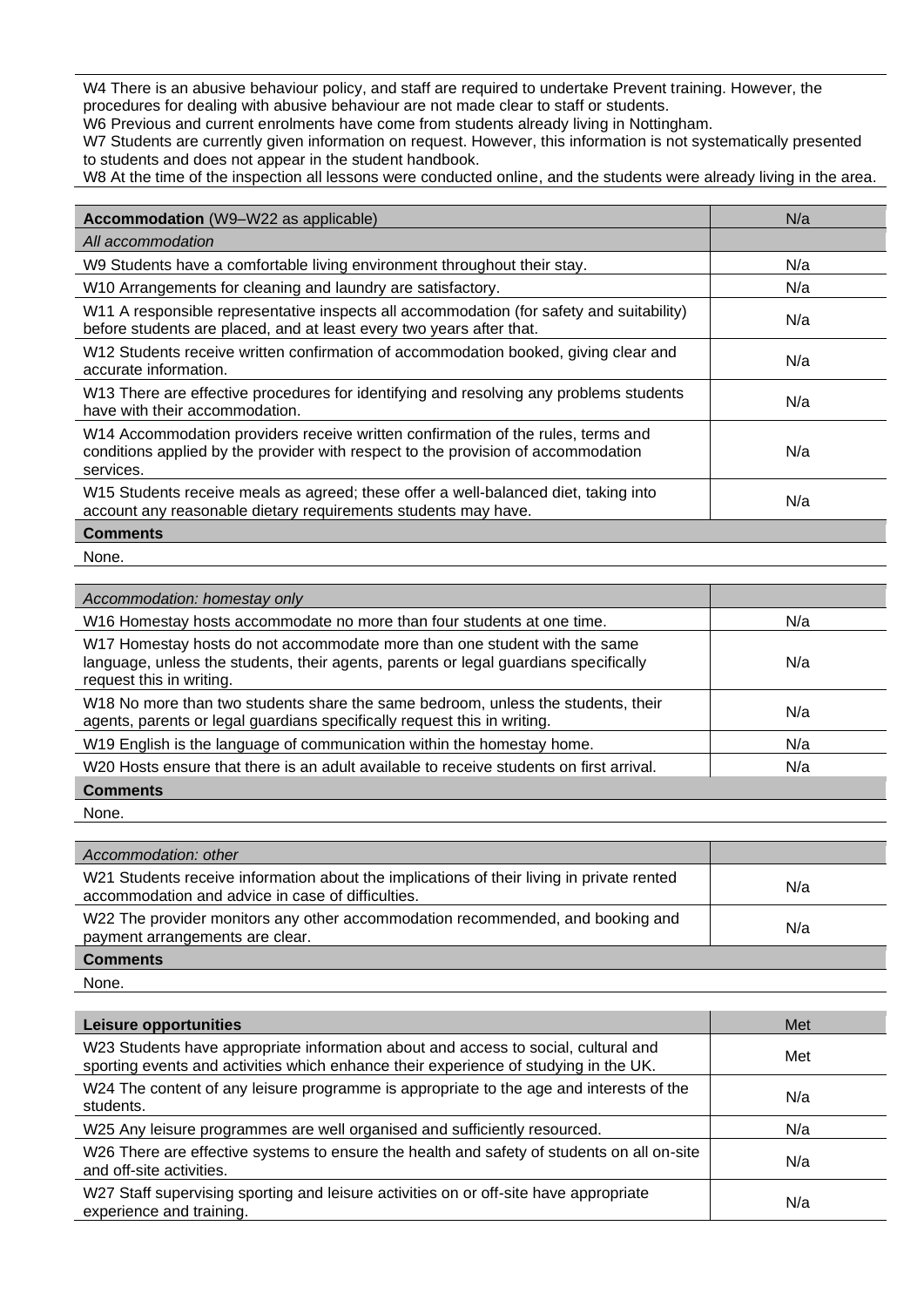The relevant criterion in this area is fully met.

### **Declaration of legal and regulatory compliance**

D1 The organisation certifies that it operates at all times in accordance with the declarations in the *Declaration of legal and regulatory compliance*.

The Accreditation Scheme requires accredited providers to comply with all applicable laws and regulations. Providers must take steps to ensure that they are aware of, and comply with, all existing and new legal requirements.

On initial application and annual renewal of accreditation, providers are required to confirm that they are complying with all applicable laws and regulations.

Inspectors will check a random sample of items during inspection, in relation to criterion D1; if they find evidence of a breach of statutory or other legal requirements, the provider will be required to submit evidence of compliance confirmed by the appropriate regulatory body.

Any breach of the law or regulations will be viewed seriously by the Scheme and may result in the withdrawal or withholding of accreditation.

Any sustained breach of the law or regulations which an accredited provider fails upon reasonable notice to remedy will result in accreditation being withdrawn.

## **Comments**

D1 Sampling identified the following issues: PAT testing is not in place; Health & Safety posters are not on display; self-employment checks are not always carried out; the school should seek further advice from the relevant statutory/regulatory body or obtain independent legal advice.

## **Organisation profile**

| Inspection history                                                   | Dates/details                                                           |
|----------------------------------------------------------------------|-------------------------------------------------------------------------|
| First inspection                                                     | February 2021                                                           |
| Last full inspection                                                 | N/a                                                                     |
| Subsequent spot check (if applicable)                                | N/a                                                                     |
| Subsequent supplementary check (if applicable)                       | N/a                                                                     |
| Subsequent interim visit (if applicable)                             | N/a                                                                     |
| Current accreditation status                                         | Not accredited                                                          |
| Other related non-accredited activities (in brief) at this<br>centre | Language courses: Spanish<br><b>Teacher Training courses: CertTESOL</b> |
| Other related accredited schools/centres/affiliates                  | N/a                                                                     |
| Other related non-accredited schools/centres/affiliates              | N/a                                                                     |

### **Private sector**

| Date of foundation             | July 2015                                                               |
|--------------------------------|-------------------------------------------------------------------------|
| Ownership                      | Name of company: Language Tuition Nottingham<br>Company number: 9678669 |
| Other accreditation/inspection | N/a                                                                     |

## **Premises profile**

| Details of any additional sites in use at the time of the | N/a |
|-----------------------------------------------------------|-----|
| inspection but not visited                                |     |
| Details of any additional sites not in use at the time of | N/a |
| the inspection                                            |     |

| <b>Student profile</b>                               | At inspection | In peak week: August<br>(organisation's estimate) |
|------------------------------------------------------|---------------|---------------------------------------------------|
| <b>ELT/ESOL students (eligible courses)</b>          | At inspection | In peak week                                      |
| Full-time ELT (15+ hours per week) 18 years and over | N/a           | N/a                                               |
| Full-time ELT (15+ hours per week) aged 16-17 years  | N/a           | N/a                                               |
| Full-time ELT (15+ hours per week) aged under 16     | N/a           | N/a                                               |
| Part-time ELT aged 18 years and over                 | 5             | 10                                                |
| Part-time ELT aged 16-17 years                       | N/a           | N/a                                               |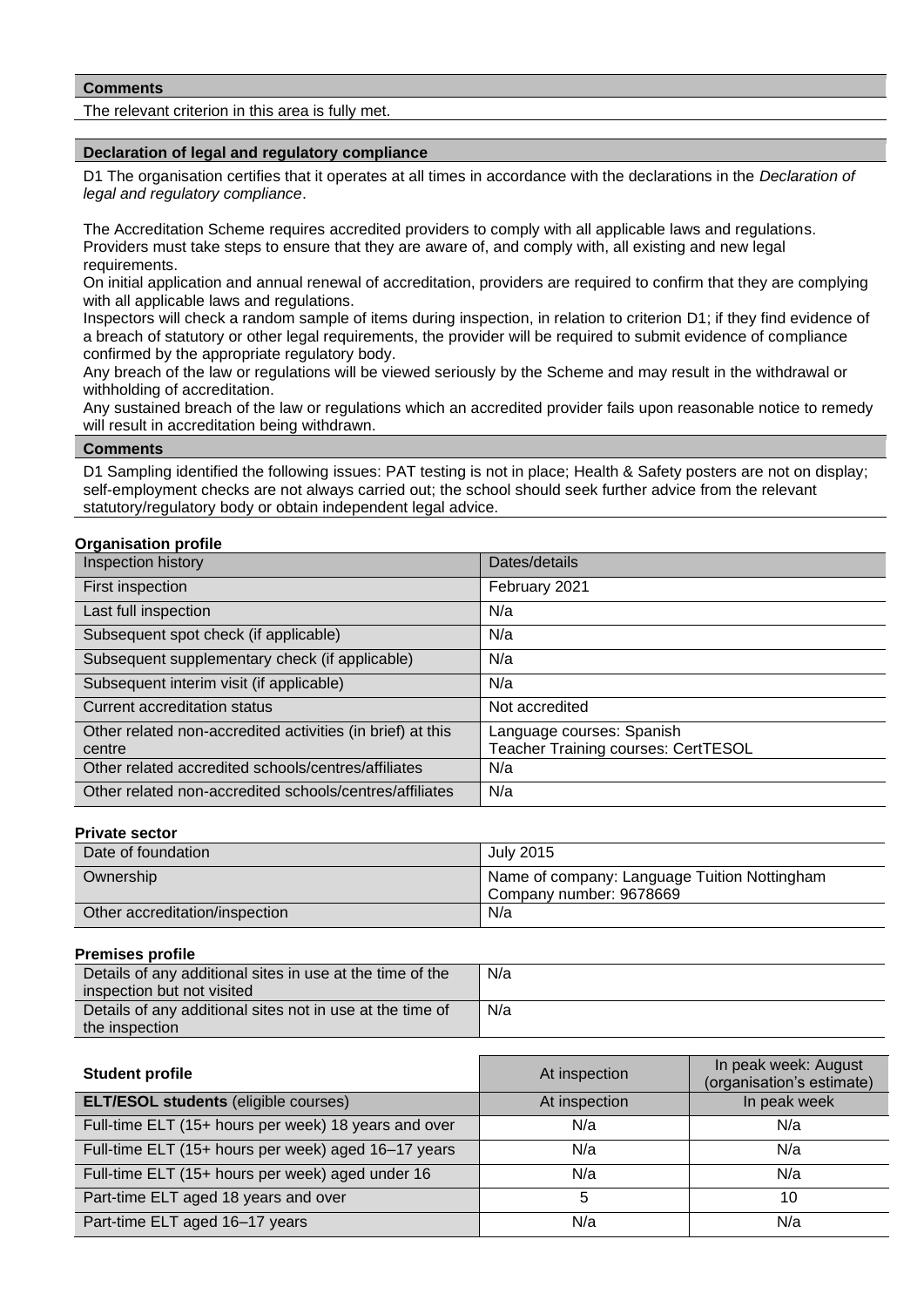| Part-time ELT aged under 16 years            | N/a                             | N/a              |
|----------------------------------------------|---------------------------------|------------------|
| Overall total ELT/ESOL students shown above  | 5                               | 10               |
| Junior programmes: advertised minimum age    | N/a                             | N/a              |
| Junior programmes: advertised maximum age    | N/a                             | N/a              |
| Junior programmes: predominant nationalities | N/a                             | N/a              |
| Adult programmes: advertised minimum age     | $18+$                           | $18+$            |
| Adult programmes: typical age range          | $25 - 35$                       | $25 - 35$        |
| Adult programmes: typical length of stay     | 6 months                        | 3 months         |
| Adult programmes: predominant nationalities  | Spanish, Chinese,<br>Portuguese | Spanish, Italian |

| <b>Staff profile</b>                                                                            | At inspection | In peak week<br>(organisation's estimate) |
|-------------------------------------------------------------------------------------------------|---------------|-------------------------------------------|
| Total number of teachers on eligible ELT courses                                                |               |                                           |
| Number teaching ELT 20 hours and over a week                                                    |               |                                           |
| Number teaching ELT under 19 hours a week                                                       |               |                                           |
| Number of academic managers for eligible ELT courses                                            |               |                                           |
| Number of management (non-academic) and<br>administrative staff working on eligible ELT courses |               |                                           |
| Total number of support staff                                                                   |               |                                           |

# **Academic manager qualifications profile**

| Profile at inspection                                                            |                                |
|----------------------------------------------------------------------------------|--------------------------------|
| Professional qualifications                                                      | Number of academic<br>managers |
| <b>TEFLQ</b> qualification                                                       |                                |
| Academic managers without TEFLQ qualification or three years relevant experience |                                |
| Total                                                                            |                                |
| Comments                                                                         |                                |
| None.                                                                            |                                |

# **Teacher qualifications profile**

| Profile in week of inspection                        |                    |
|------------------------------------------------------|--------------------|
| Professional qualifications                          | Number of teachers |
| <b>TEFLQ</b> qualification                           |                    |
| <b>TEFLI</b> qualification                           |                    |
| Holding specialist qualifications only (specify)     | 0                  |
| Qualified teacher status only (QTS)                  | 0                  |
| Teachers without appropriate ELT/TESOL qualification | 0                  |
| Total                                                |                    |
| Comments                                             |                    |
| None.                                                |                    |

# **Accommodation profile**

| Number of students in each at the time of inspection (all students on eligible courses) |               |           |
|-----------------------------------------------------------------------------------------|---------------|-----------|
| Types of accommodation                                                                  | <b>Adults</b> | Under 18s |
| Arranged by provider/agency                                                             |               |           |
| Homestay                                                                                | N/a           | N/a       |
| Private home                                                                            | N/a           | N/a       |
| Home tuition                                                                            | N/a           | N/a       |
| Residential                                                                             | N/a           | N/a       |
| Hotel/guesthouse                                                                        | N/a           | N/a       |